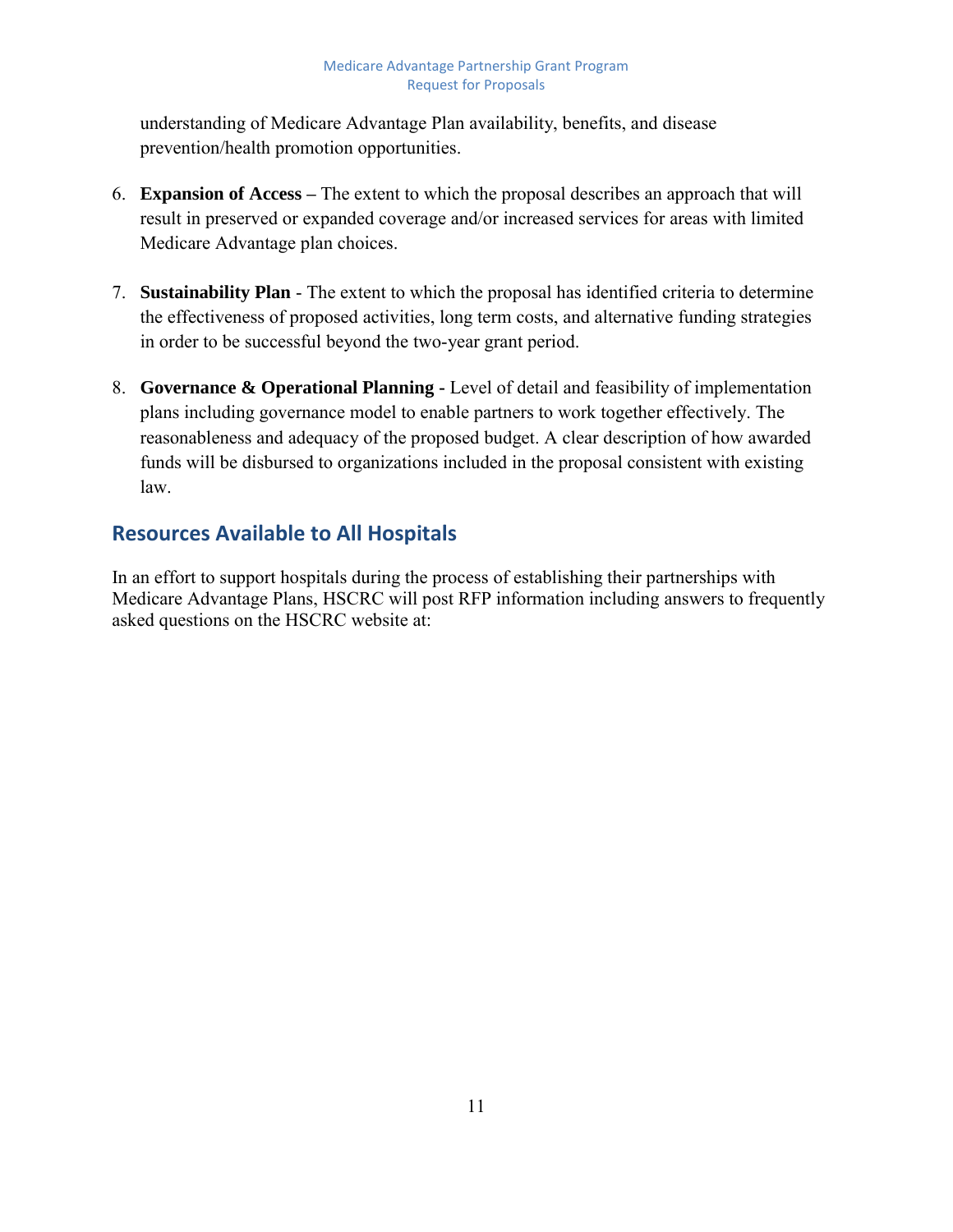# Appendix A – CMS Star Ratings for 2020

| ID              | <b>Measure Name</b>                                  | Category                  | Weight       | Date            |
|-----------------|------------------------------------------------------|---------------------------|--------------|-----------------|
| CO <sub>1</sub> | <b>Breast Cancer Screening</b>                       | Process                   | 1            | 2018            |
| CO <sub>2</sub> | <b>Colorectal Cancer Screening</b>                   | Process                   | $\mathbf{1}$ | 2018            |
| CO <sub>3</sub> | Annual Flu Vaccine                                   | Process                   | $\mathbf{1}$ | 03/2019-05/2019 |
| CO <sub>4</sub> | Improving or Maintaining Physical Health             | Outcome                   | 3            | 04/2018-07/2018 |
| CO <sub>5</sub> | Improving or Maintaining Mental Health               | Outcome                   | 3            | 04/2018-07/2018 |
| CO6             | Monitoring Physical Activity                         | Process                   | $\mathbf{1}$ | 04/2018-07/2018 |
| CO <sub>7</sub> | <b>Adult BMI Assessment</b>                          | Process                   | $\mathbf{1}$ | 2018            |
| CO8             | Special Needs Plan (SNP) Care Management             | Process                   | $\mathbf{1}$ | 2018            |
| CO <sub>9</sub> | Care for Older Adults - Medication Review            | Process                   | $\mathbf{1}$ | 2018            |
| C10             | Care for Older Adults - Functional Status Assessment | Process                   | $\mathbf{1}$ | 2018            |
| C11             | Care for Older Adults - Pain Assessment              | Process                   | 1            | 2018            |
| C12             | Osteoporosis Management in Women with Fracture       | Process                   | $\mathbf{1}$ | 2018            |
| C13             | Diabetes Care - Eye Exam                             | Process                   | $\mathbf{1}$ | 2018            |
| C14             | Diabetes Care - Kidney Disease Monitoring            | Process                   | $\mathbf{1}$ | 2018            |
| C15             | Diabetes Care - Blood Sugar Controlled               | Intermediate Outcome      | 3            | 2018            |
| C16             | Rheumatoid Arthritis Management                      | Process                   | $\mathbf{1}$ | 2018            |
| C17             | Reducing the Risk of Falling                         | Process                   | $\mathbf{1}$ | 2018            |
| C18             | <b>Improving Bladder Control</b>                     | Process                   | 1            | 2018            |
| C19             | Medication Reconciliation Post-Discharge             | Process                   | $\mathbf{1}$ | 2018            |
| C <sub>20</sub> | Plan All-Cause Readmissions                          | Outcome                   | 3            | 2018            |
| C <sub>21</sub> | Statin Therapy for those with Cardiovascular Disease | Process                   | 1            | 2018            |
| C <sub>22</sub> | <b>Getting Needed Care</b>                           | Patient Experience        | 1.5          | 03/2019-05/2019 |
| C <sub>23</sub> | <b>Getting Appointments and Care Quickly</b>         | <b>Patient Experience</b> | 1.5          | 03/2019-05/2019 |
| C <sub>24</sub> | <b>Customer Service</b>                              | Patient Experience        | 1.5          | 03/2019-05/2019 |
| C <sub>25</sub> | Rating of Health Care Quality                        | Patient Experience        | 1.5          | 03/2019-05/2019 |
| C <sub>26</sub> | Rating of Health Plan                                | <b>Patient Experience</b> | 1.5          | 03/2019-05/2019 |
| C27             | Care Coordination                                    | Patient Experience        | 1.5          | 03/2019-05/2019 |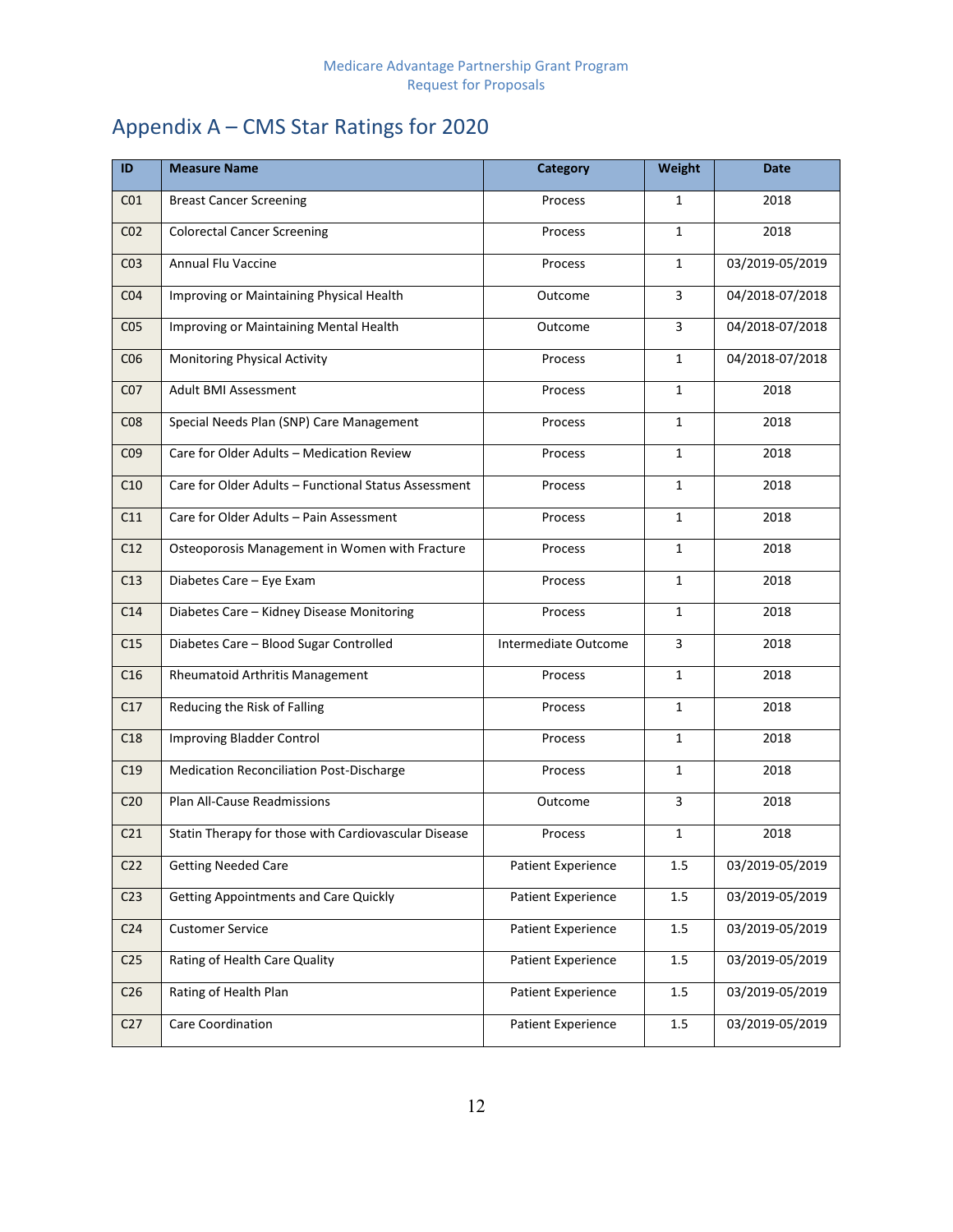#### Medicare Advantage Partnership Grant Program Request for Proposals

| C <sub>28</sub> | Complaints about the Health Plan                        | <b>Patient Experience</b> | 1.5            | 2018            |
|-----------------|---------------------------------------------------------|---------------------------|----------------|-----------------|
| C <sub>29</sub> | Members Choosing to Leave the Plan                      | <b>Patient Experience</b> | 1.5            | 2018            |
| C30             | Health Plan Quality Improvement <sup>2</sup>            | Improvement               | 5              | <b>NA</b>       |
| C31             | Plan Makes Timely Decisions about Appeals               | Access                    | 1.5            | 2018            |
| C <sub>32</sub> | <b>Reviewing Appeals Decisions</b>                      | Access                    | 1.5            | 2018            |
| C <sub>33</sub> | Call Center - Foreign Language Interpreter              | Access                    | 1.5            | 02/2019-06/2019 |
| D01             | Call Center - Foreign Language Interpreter <sup>3</sup> | Access                    | 1.5            | 02/2019-06/2019 |
| D <sub>02</sub> | Appeals Auto-Forward                                    | Access                    | 1.5            | 2018            |
| D <sub>03</sub> | Appeals Upheld                                          | Access                    | 1.5            | 2018            |
| D <sub>04</sub> | Complaints about the Drug Plan                          | <b>Patient Experience</b> | 1.5            | 2018            |
| <b>D05</b>      | Members Choosing to Leave the Plan                      | <b>Patient Experience</b> | 1.5            | 2018            |
| D <sub>06</sub> | Drug Plan Quality Improvement                           | Improvement               | 5              | <b>NA</b>       |
| <b>D07</b>      | Rating of Drug Plan                                     | <b>Patient Experience</b> | 1.5            | 03/2019-05/2019 |
| D <sub>08</sub> | <b>Getting Needed Prescription Drugs</b>                | <b>Patient Experience</b> | 1.5            | 03/2019-05/2019 |
| D <sub>09</sub> | <b>MPF Price Accuracy</b>                               | Process                   | $\mathbf{1}$   | 01/2018-09/2018 |
| D <sub>10</sub> | <b>Medication Adherence for Diabetes Medications</b>    | Intermediate Outcome      | 3              | 2018            |
| D11             | Medication Adherence for Hypertension                   | Intermediate Outcome      | 3              | 2018            |
| D12             | Medication Adherence for Cholesterol                    | Intermediate Outcome      | 3              | 2018            |
| D13             | MTM Program Completion Rate for CMR                     | Process                   | $\mathbf{1}$   | 2018            |
| D14             | Statin Use in Persons with Diabetes                     | Intermediate Outcome      | 1 <sup>4</sup> | 2018            |

 $\overline{a}$ 

 $2$  The value of the improvement measure is equal to the number of measures the change in the measure score from

<sup>2019</sup> to 2020 divided by the standard error of the measure score exceeds 1.96.<br><sup>3</sup> Measures that are applicable for both Part C and Part D plans are only counted once for MA-PD plans.<br><sup>4</sup> New measures are given a weight of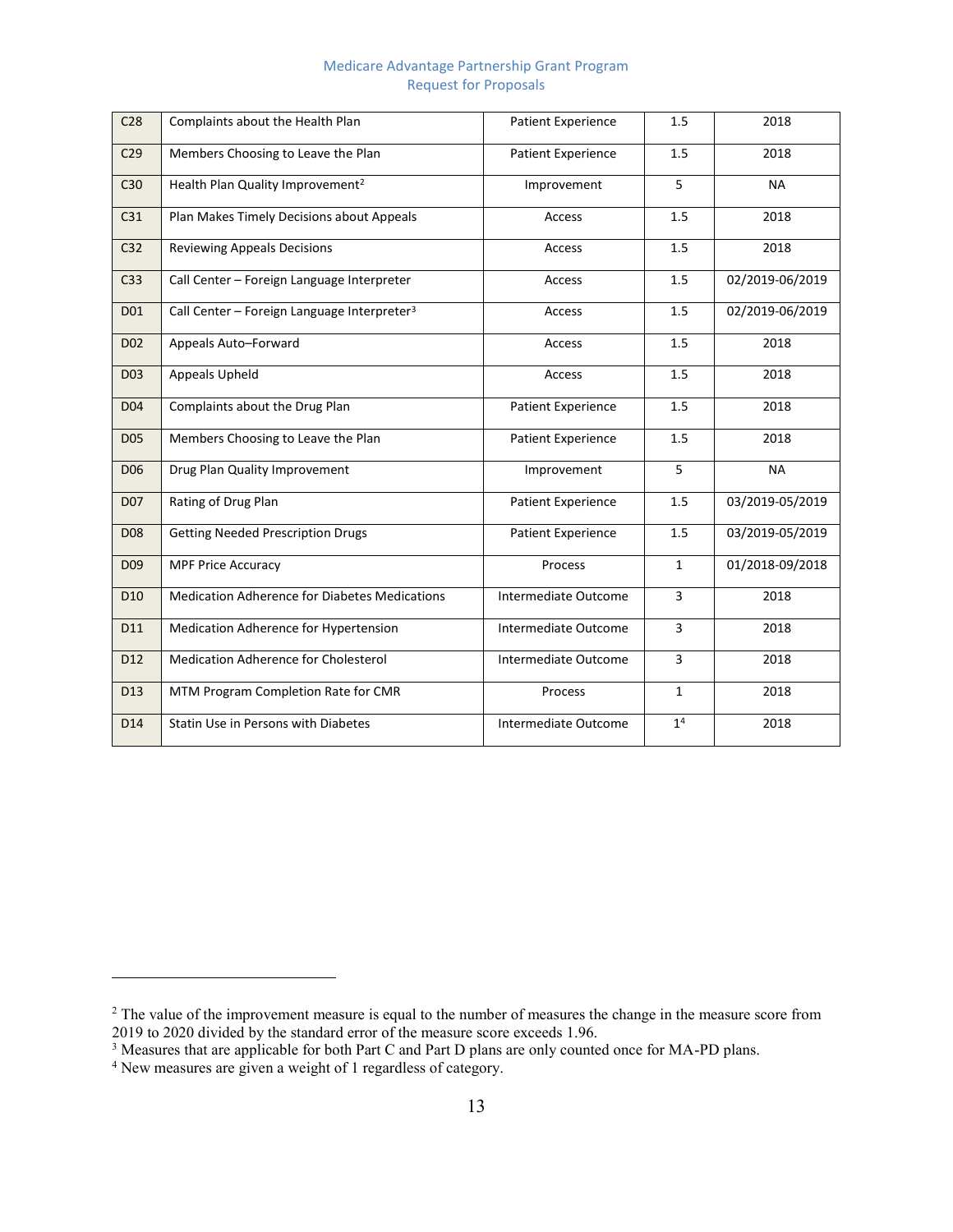### **Appendix B – Maryland's Current Medicare Advantage Penetration**



Source: CMS Medicare Advantage/Part D Contract and Enrollment Data. Accessed October 10, 2019. [https://www.cms.gov/Research-Statistics-Data-and-Systems/Statistics-Trends-and-](https://www.cms.gov/Research-Statistics-Data-and-Systems/Statistics-Trends-and-Reports/MCRAdvPartDEnrolData/MA-State-County-Penetration.html)[Reports/MCRAdvPartDEnrolData/MA-State-County-Penetration.html](https://www.cms.gov/Research-Statistics-Data-and-Systems/Statistics-Trends-and-Reports/MCRAdvPartDEnrolData/MA-State-County-Penetration.html)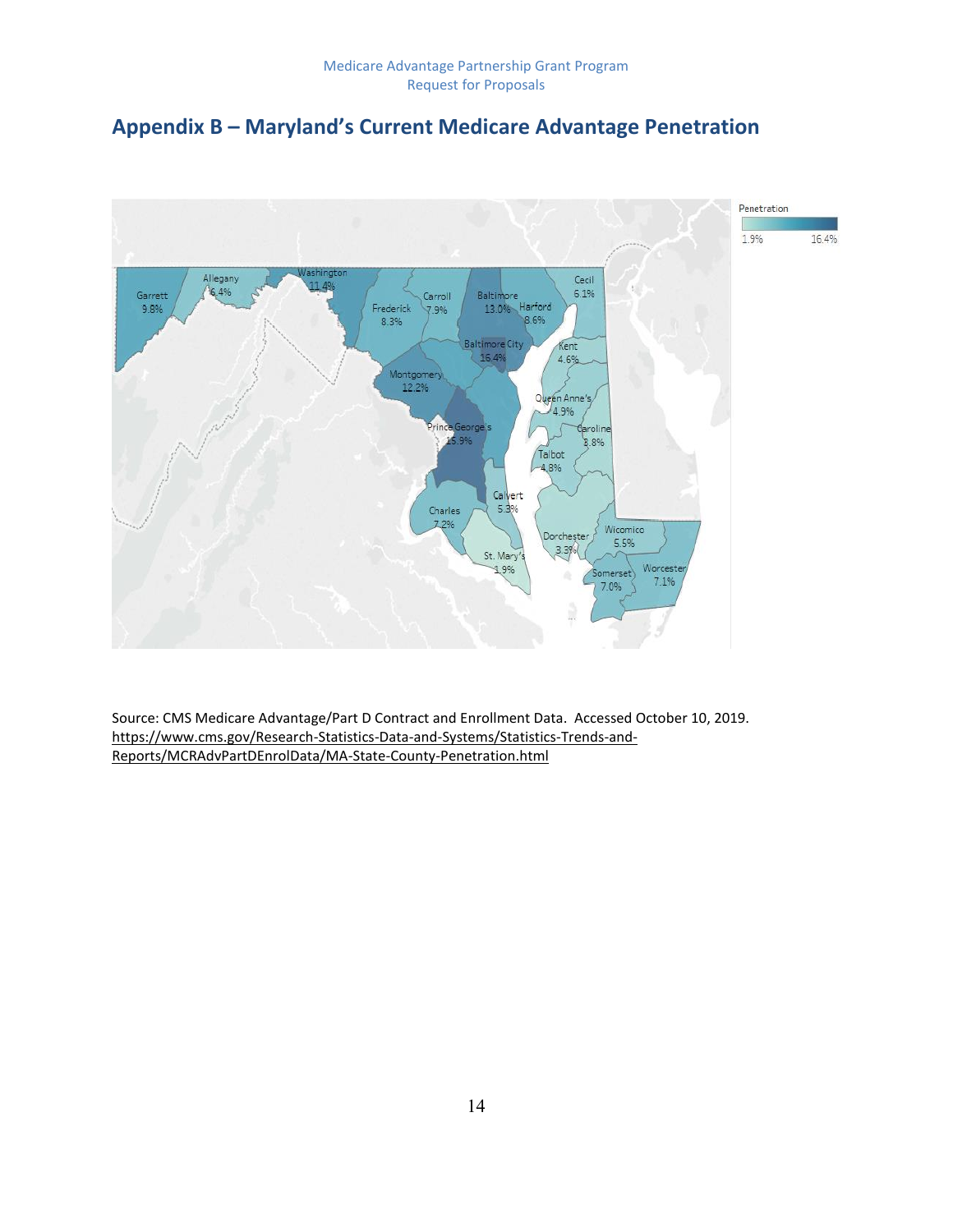### **Appendix C – Number of Medicare Advantage Plans by County**

| <b>County</b>         | 2015           | 2016           | 2017           | 2018           | 2019           | 2020           |
|-----------------------|----------------|----------------|----------------|----------------|----------------|----------------|
| Allegany              | $\mathbf{1}$   | $\mathbf{1}$   |                |                | $\mathbf{1}$   |                |
| Anne Arundel          | $\overline{2}$ | 3              | 3              | $\overline{4}$ | 3              | 3              |
| <b>Baltimore</b>      | $\overline{3}$ | $\overline{4}$ | $\overline{4}$ | 5              | $\overline{4}$ | 4              |
| <b>Baltimore City</b> | $\overline{2}$ | 3              | 3              | 5              | 3              | 3              |
| Calvert               |                | $\mathbf{1}$   | $\overline{2}$ | $\mathbf{1}$   | $\mathbf{1}$   | $\overline{2}$ |
| Caroline              |                | $\mathbf{1}$   | $\mathbf{1}$   | $\mathbf{1}$   |                |                |
| Carroll               |                | $\overline{2}$ | $\overline{2}$ | 3              | $\overline{2}$ | 3              |
| Cecil                 |                | 1              | 1              | 1              |                |                |
| Charles               | $\mathbf{1}$   | $\mathbf{1}$   | $\mathbf{1}$   | $\mathbf{1}$   | $\mathbf{1}$   | $\mathbf{1}$   |
| Dorchester            |                | 1              | 1              | 1              |                |                |
| Frederick             | $\mathbf{1}$   | $\mathbf{1}$   | $\mathbf{1}$   | 3              | 3              | $\overline{4}$ |
| Garrett               | 1              | 1              | 1              | 1              | 1              | 1              |
| Harford               | $\mathbf{1}$   | $\overline{2}$ | $\overline{2}$ | $\overline{4}$ | $\overline{2}$ | $\overline{2}$ |
| Howard                | 3              | 4              | 4              | 5              | 3              | 3              |
| Kent                  |                | $\mathbf{1}$   | $\mathbf{1}$   | $\mathbf{1}$   |                |                |
| Montgomery            | 3              | 4              | 4              | 6              | 5              | 5              |
| Prince George's       | $\overline{4}$ | 3              | 3              | 6              | $\overline{4}$ | $\overline{4}$ |
| Queen Anne's          |                | 1              | 1              | $\mathbf{1}$   |                |                |
| Saint Mary's County   | $\mathbf{1}$   | $\mathbf{1}$   | $\mathbf{1}$   |                |                |                |
| Somerset              |                | $\mathbf{1}$   | 1              | $\mathbf{1}$   | $\mathbf{1}$   | 1              |
| Talbot                |                | $\mathbf{1}$   | $\mathbf{1}$   | $\mathbf{1}$   |                |                |
| Washington            | $\mathbf 1$    | $\overline{2}$ | 2              | $\overline{2}$ | $\overline{2}$ | $\mathbf 1$    |
| Wicomico              |                | $\mathbf{1}$   | $\mathbf{1}$   | $\mathbf{1}$   | $\mathbf{1}$   | $\mathbf{1}$   |
| Worcester             |                | $\mathbf{1}$   | $\mathbf 1$    | $\mathbf{1}$   | $\mathbf{1}$   | 1              |

Note: This analysis excludes employer-based (group) Medicare Advantage plans, Special Needs Plans (SNPs), other plans not available for general enrollment, and new market entrants.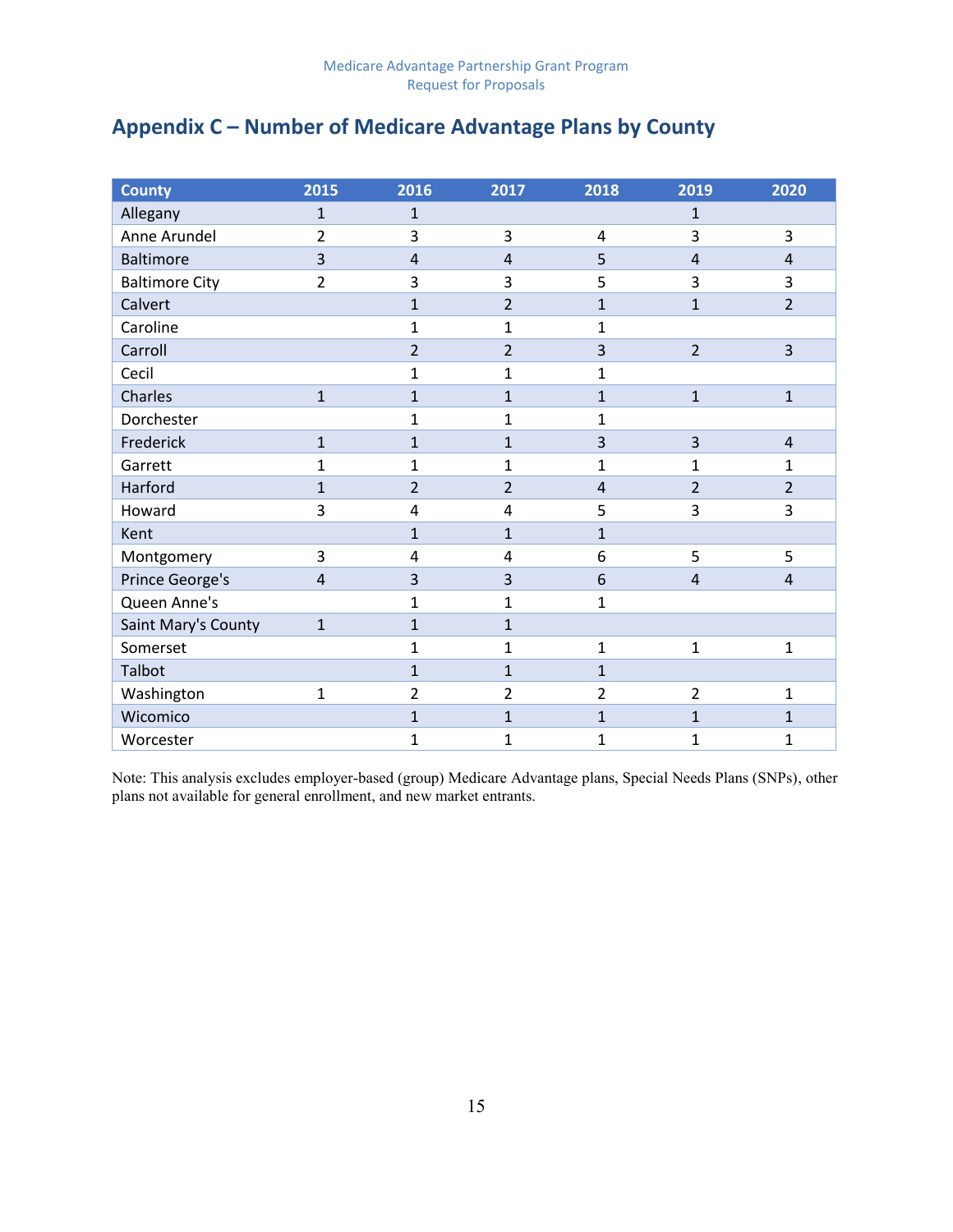### **Appendix D – Proposal Summary Template**

As such, the applicants should provide short summaries with the most relevant points. Reviewers will rely on the more detailed Project Narrative for a more complete understanding of the proposal.

| Hospital Applicant:          |  |
|------------------------------|--|
| Medicare Advantage Plan:     |  |
| Health System Affiliations:  |  |
| <b>Total Budget Request:</b> |  |

| Plan Coverage Area |
|--------------------|
|                    |
|                    |
|                    |
|                    |
| Impact Area        |
|                    |
|                    |
|                    |
|                    |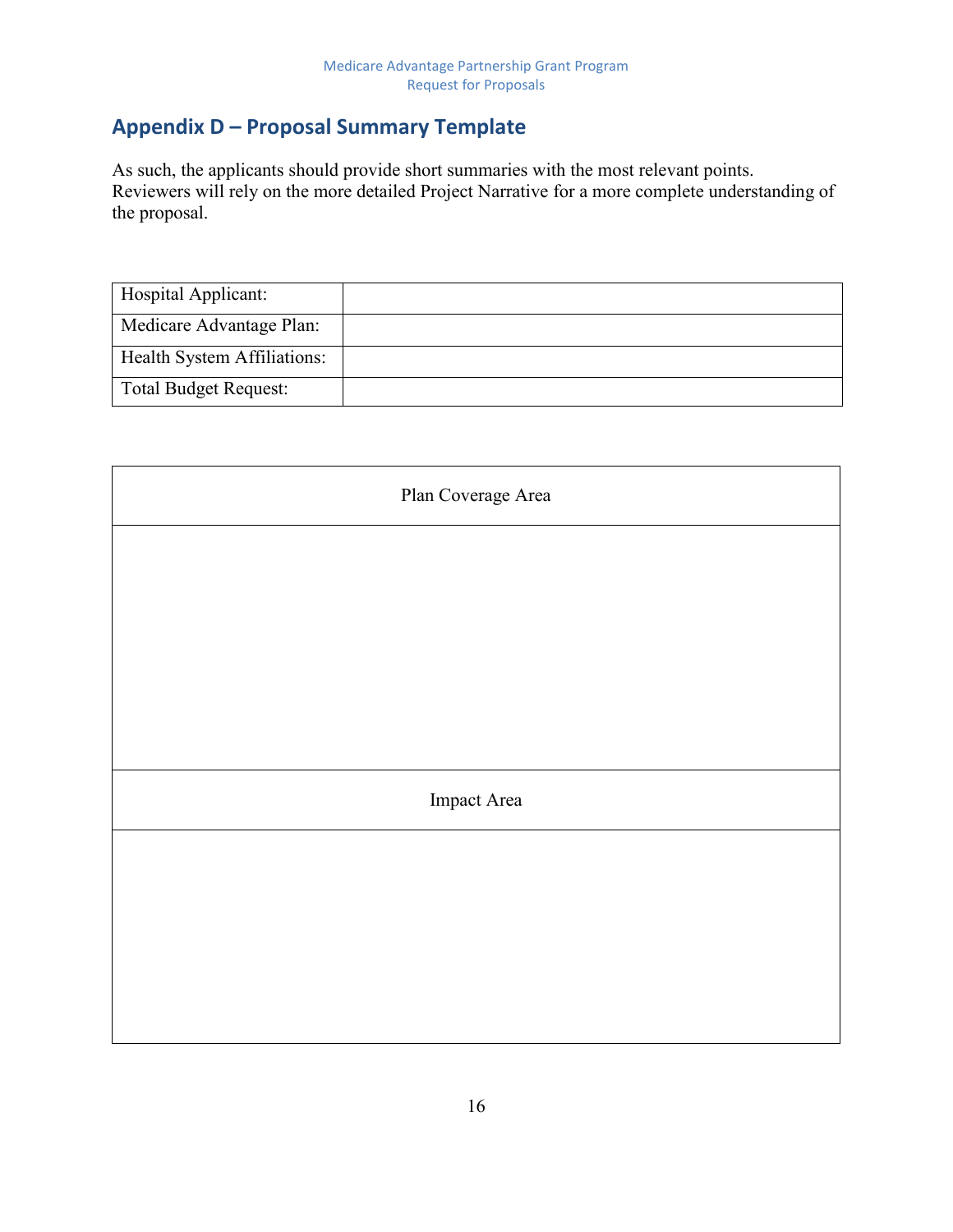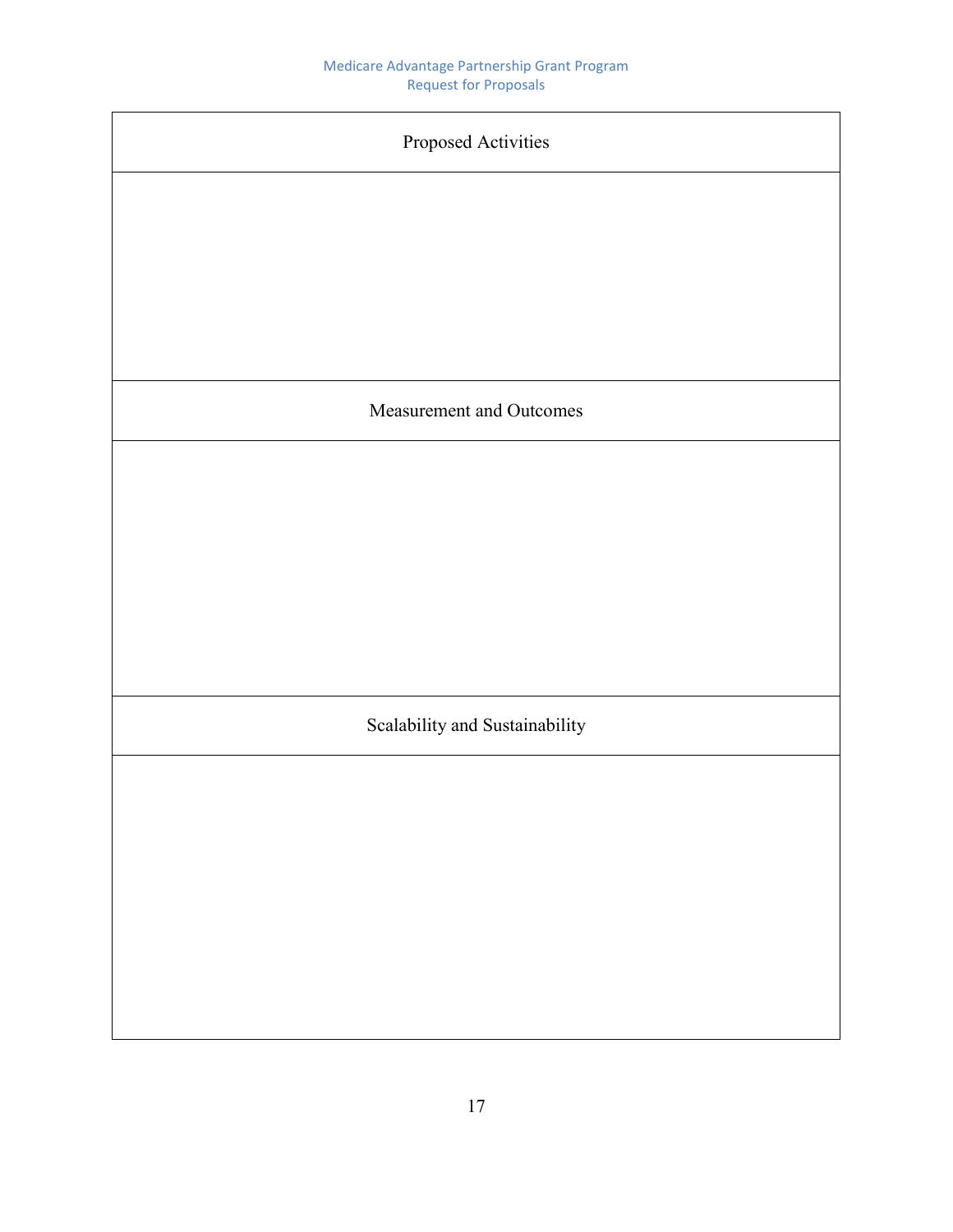| Partnership and Decision-making Process |  |  |
|-----------------------------------------|--|--|
|                                         |  |  |
|                                         |  |  |
|                                         |  |  |
|                                         |  |  |
|                                         |  |  |
|                                         |  |  |
| <b>Implementation Plan</b>              |  |  |
|                                         |  |  |
|                                         |  |  |
|                                         |  |  |
|                                         |  |  |
|                                         |  |  |
| Budget & Expenditures                   |  |  |
|                                         |  |  |
|                                         |  |  |
|                                         |  |  |
|                                         |  |  |
|                                         |  |  |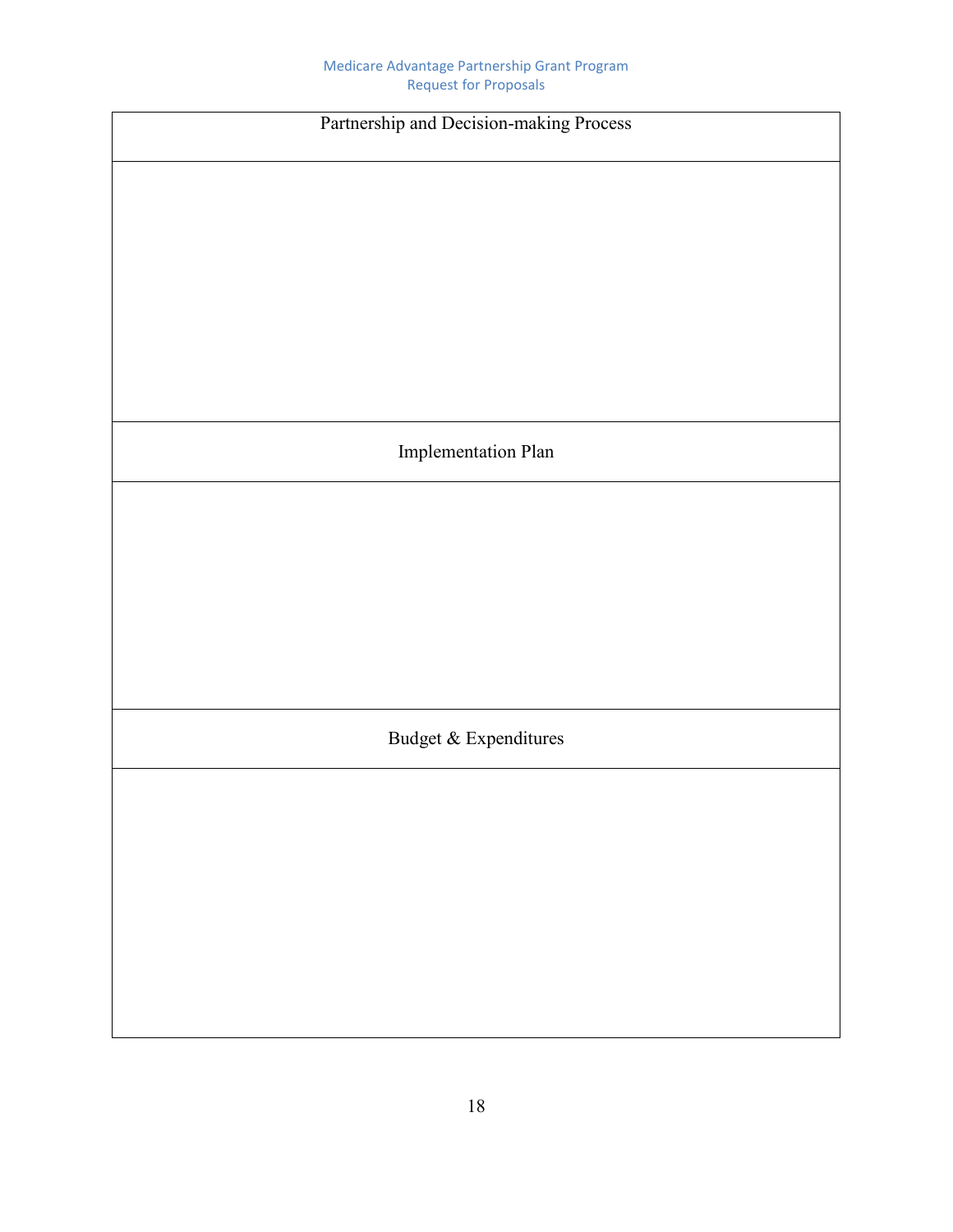# **Appendix E - Budget Template**

| Hospital Applicant:          |  |
|------------------------------|--|
| Medicare Advantage Plan:     |  |
| <b>Total Budget Request:</b> |  |

| <b>Workforce/Type of Staff</b>                    | <b>Description</b> | <b>Amount</b> |
|---------------------------------------------------|--------------------|---------------|
|                                                   |                    |               |
|                                                   |                    |               |
|                                                   |                    |               |
|                                                   |                    |               |
|                                                   |                    |               |
|                                                   |                    |               |
|                                                   |                    |               |
| <b>IT/Technologies</b>                            | <b>Description</b> | <b>Amount</b> |
|                                                   |                    |               |
|                                                   |                    |               |
|                                                   |                    |               |
|                                                   |                    |               |
|                                                   |                    |               |
|                                                   |                    |               |
|                                                   |                    |               |
|                                                   |                    |               |
| <b>Other Indirect Costs</b>                       | <b>Description</b> | Amount        |
|                                                   |                    |               |
|                                                   |                    |               |
|                                                   |                    |               |
|                                                   |                    |               |
|                                                   |                    |               |
|                                                   |                    |               |
|                                                   |                    |               |
| <b>Total Expenses &amp;</b><br><b>Investments</b> |                    |               |
|                                                   |                    |               |
|                                                   |                    |               |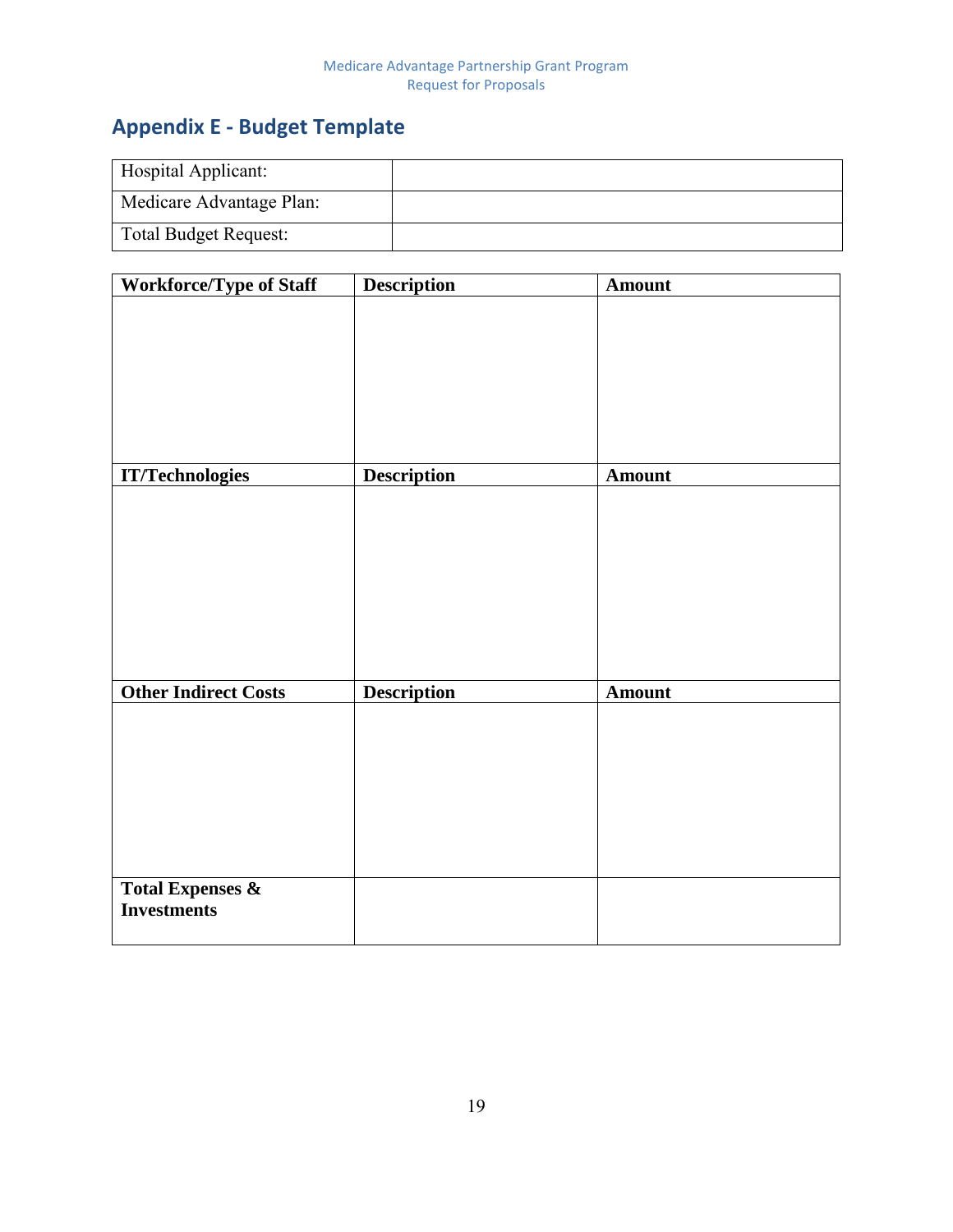### **Appendix F – Beneficiary Counts by County Template**

| Hospital Applicant:      |  |
|--------------------------|--|
| Medicare Advantage Plan: |  |

| <b>County Service Area</b> | <b>Average Monthly Enrollment</b> | <b>Average HCC Score</b>    |
|----------------------------|-----------------------------------|-----------------------------|
|                            | (January 2020 – March 2020)       | (January 2020 – March 2020) |
|                            |                                   |                             |
| 2.                         |                                   |                             |
| 3. More as needed          |                                   |                             |